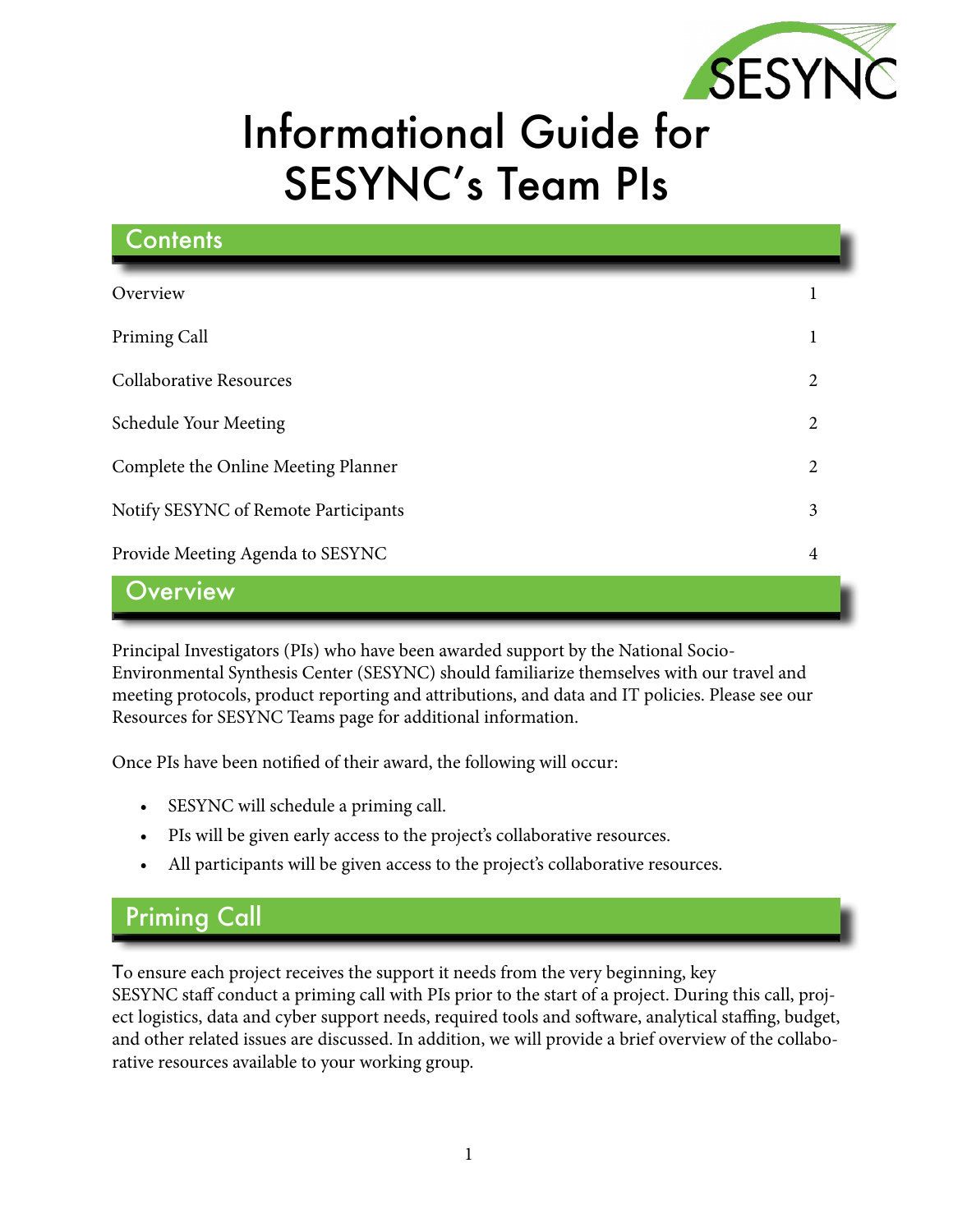#### <span id="page-1-0"></span>Collaborative Resources **Air**

Around the time of the priming call, PIs will receive an email containing a SESYNC username and link to set up a password. This login will enable you to access all allocated resources as well as our online event planning software.

Unless PIs request otherwise, group members are not issued invitations to collaborative resources until the week prior to the first project meeting. Unless there is a specific need (e.g., pre-meeting teleconference, reading requests) for early access to group resources, early invitations tend to be lost or ignored.

#### Schedule Your Meeting

PIs who have been awarded support by SESYNC need to complete the following to plan a meeting at our Annapolis Center:

- 1. Schedule your meeting
- 2. Complete the online meeting planner
- 3. Notify SESYNC of remote participants
- 4. Provide a meeting agenda in a Word document or PDF

PIs should email **[scheduling@sesync.org](mailto:scheduling%40sesync.org?subject=)** early in the planning process to request meeting dates and to ensure availability of meeting space. Meeting requests must contain the following information:

- Project name
- Number of attendees
- Length of meeting
- Preferred dates

Our scheduling office will work with PIs to identify two date options and will hold them for up to one week.

## Complete the Online Meeting Planner

Once your meeting date is confirmed and approximately 10 weeks prior to your meeting, SESYNC will notify PIs that the online meeting planner is available to register participants. Prior to submitting the meeting planner, PIs should contact all participants to confirm they will attend.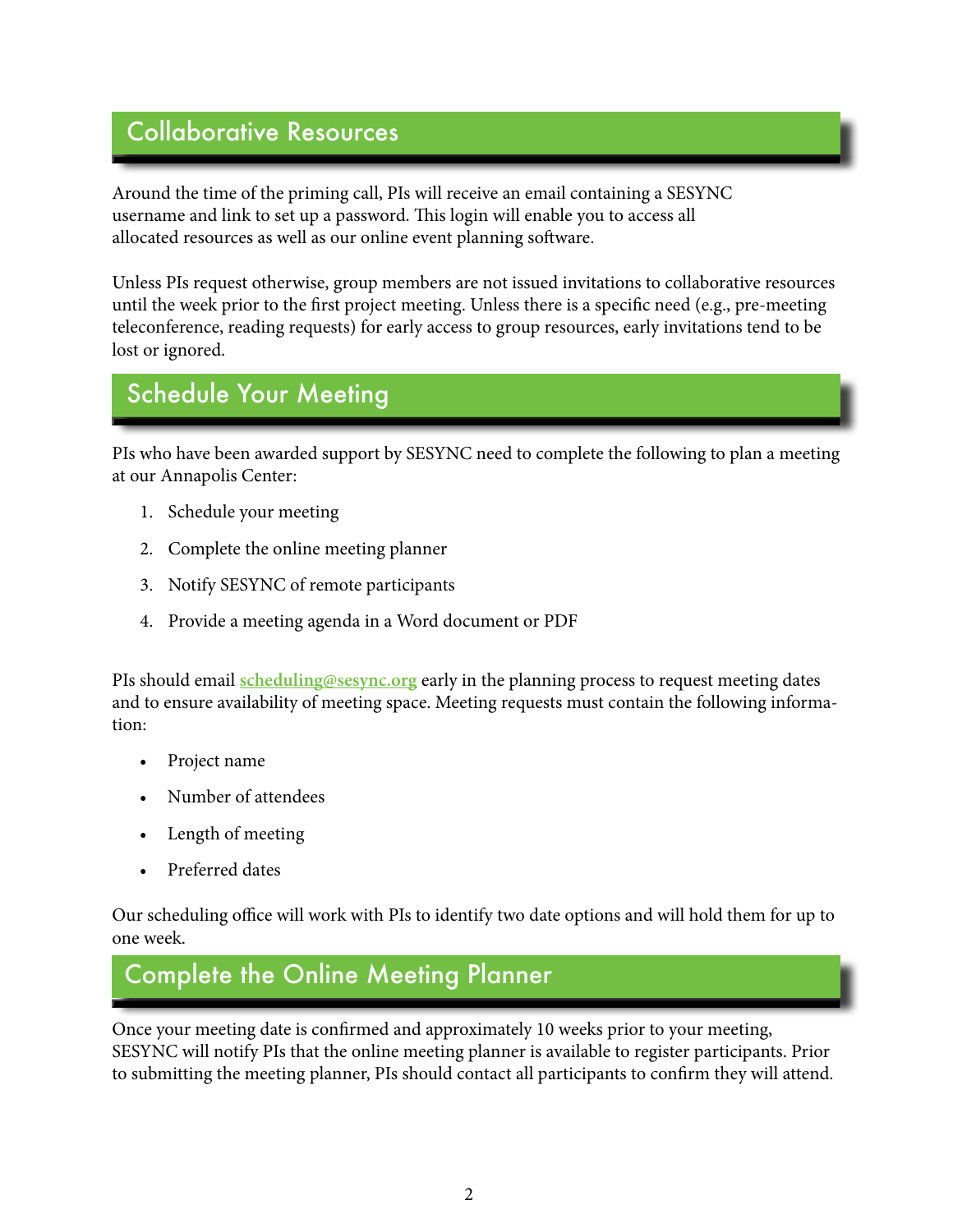<span id="page-2-0"></span>PIs must complete the meeting planner at least eight weeks prior to your meeting. You can access the meeting planner via the following once you have received notification it is ready to be completed:

- 1. Go to **<https://seadmin.sesync.org/se-admin/>**.
- 2. Select "Event Management"
- 3. Enter your SESYNC username and password
- 4. Click on the appropriate meeting
	- a. Enter the start and end times
	- b. Click "Add Participant" to add meeting participants
	- c. Select "Meeting Planner Complete" once you have finished adding participants

If you forget your SESYNC username or password, reset it by going to: **<https://pwm.sesync.org/pwm/private/Login>**.

After SESYNC receives the completed meeting planner, we will contact all participants to notify them of further instructions, including how to complete an online travel worksheet and book travel.

## Notify SESYNC of Remote Participants

All SESYNC meeting rooms support remote participants via video-conferencing. In order to ensure the best possible experience for all participants and minimal disruption during the meeting, SESYNC requires that all remote participants perform a brief test with our IT staff prior to the meeting.

- 1. Notify **[travel@sesync.org](mailto:travel%40sesync.org?subject=)** of all remote participants a minimum of 10 days prior to your meeting.
- 2. SESYNC IT staff will contact the remote participant, provide connection information, and arrange a brief test.
- 3. On the day of your meeting, SESYNC IT staff will connect the in-room videoconference system and a laptop for content sharing to the online meeting.
- 4. When you arrive for your meeting, SESYNC IT staff will meet you to explain how the video conference works and show you what technology is available.